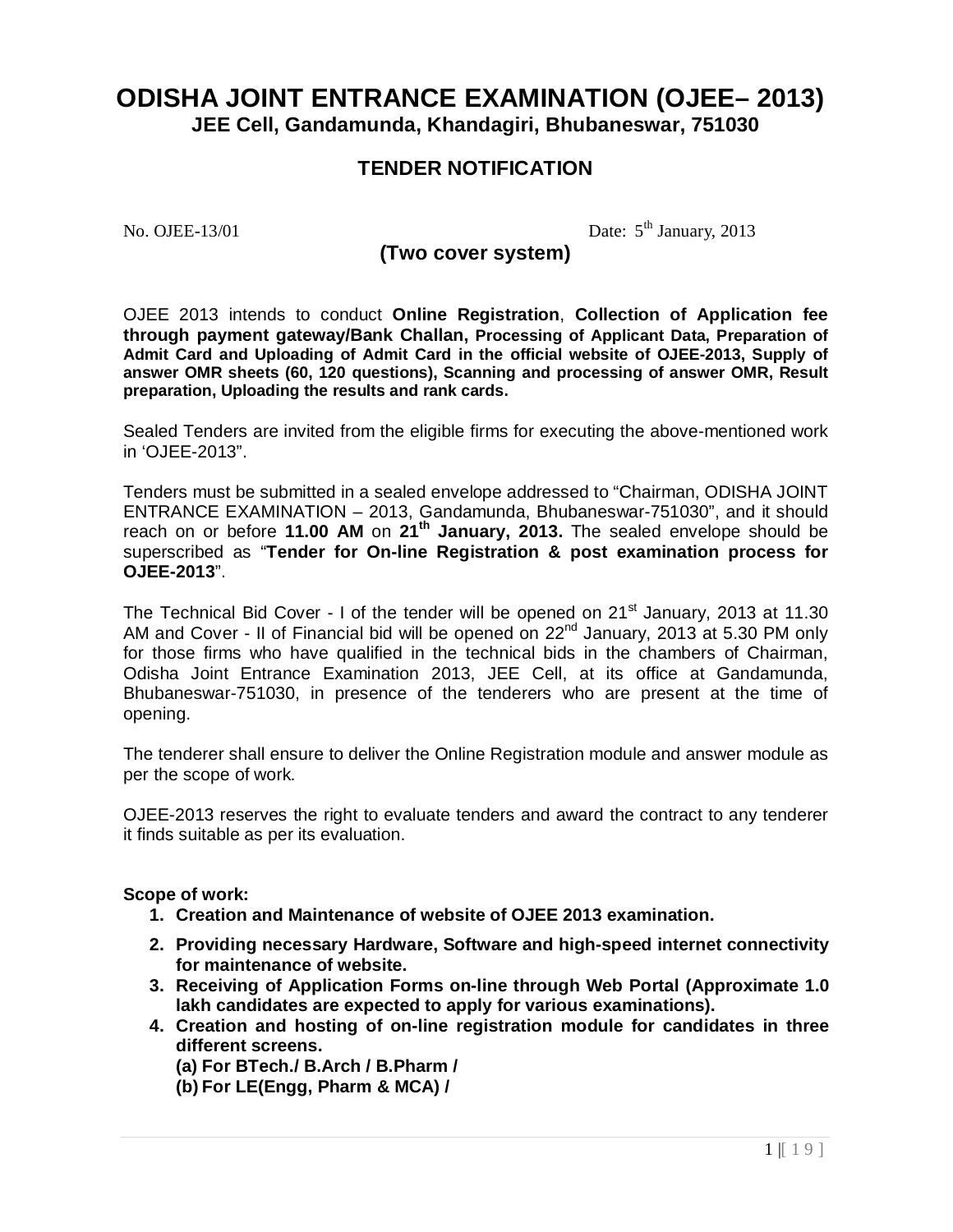- **(c) For MCA / MBA/ PGDM/ PGCM/ PGDM(Executive), PGAT (M.Tech /M.Arch /M.Pharm)/MAM/MCA-Dual degree. Requirements of each screen:**
- **i) Candidate have to enter necessary information asked by OJEE-2013. (The details of the requirement are uploaded at OJEE website). On successful completion of registration by a candidate one Acknowledgement Slip of A4 size with bar code is to be generated in printable format as well as one copy is to be automatically sent to email id provided by the candidate.**
- **ii) Collection of application fee is to be done through payment gateway (VISA / MASTER / Maestro cards)/Bank Challan (Government of India undertaking Banks only).**
- **5. Providing Candidates helpline.**
- **6. Communication with Candidates through SMS services and e-mail services.**
- **7. Generation and Uploading of Admit Cards with Photographs and Barcodes in the official website of OJEE-2013 (so that student can download the admit card), Photo Nominal Rolls, Venue wise Attendance lists with Photographs.**
- **8. At the end of the last date of on-line registration, the complete data base of the categories 4.(a) 4.(b) and 4. (c) are to be provided to OJEE in the format required by OJEE-2013.**
- **9. Design and Supply of 2 part Carbonless OMR sheets (60 &120 Questions) with candidate particulars like Name, Exam centre, Photograph, Roll No. etc.**
- **10. Double scanning of OMR Answer sheets (Approximate 2.6 lakh ± 10% Answer OMR to be scanned for various examinations).**
- **11. Image scanning of OMR Answer sheets (Approximate 2.6 lakh ± 10% Answer OMR to be scanned for various examinations).**
- **12. Online mismatch solving referring the image of OMR answer sheet on screen without taking out the physical OMR sheet.**
- **13. Decoding of codified OMR Sheets.**
- **14. Verification of Absentee report.**
- **15. Post Examination processing.**
- **16. Rank Lists (General as well as for different categories/reservations) generation, related reports and statistics.**
- **17. Uploading of Rank Cards with photographs and barcode in the official website of OJEE-2013 so that student can download the Rank card.**

The tenderer shall be confident to work in the technology mentioned above. Hosting on reliable, highly secure and fast server ensuring 24×7 uptime and regular backup of data to is be provided.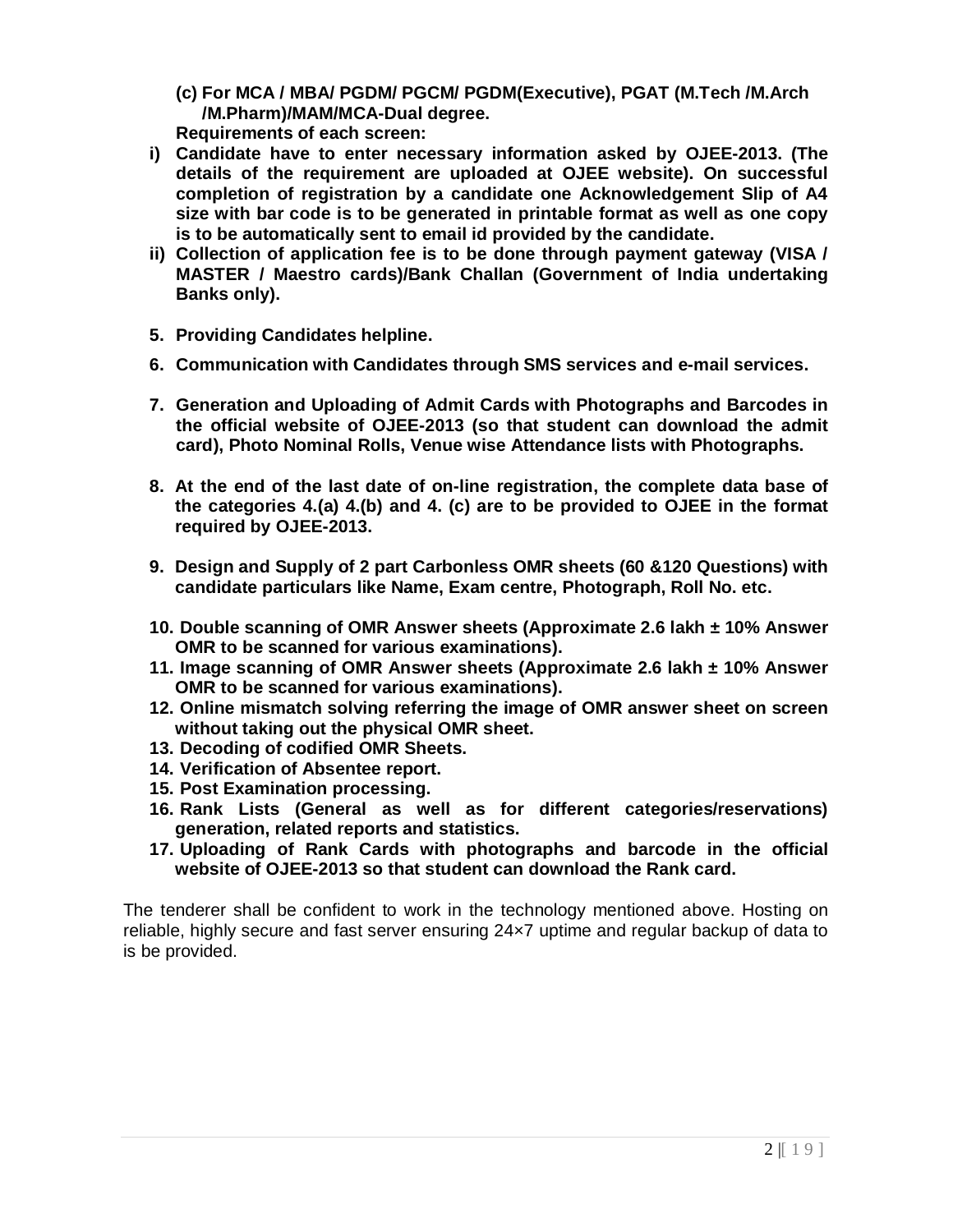Name of the Work: **Online Registration**, **Collection of Application fee through payment gateway/Bank Challan, Processing of Applicant Data, Preparation of Admit Card and Uploading of Admit Card in the official website of OJEE-2013, Supply of answer OMR sheets (60, 120 questions), Scanning and processing of answer OMR, Result preparation, Uploading the results and rank cards**

LAST DATE & TIME FOR RECEIPT OF TENDERS : 21<sup>st</sup> January, 2013 (up to 11 AM)

DATE & TIME OF OPENING OF TENDERS : (i) Technical Bid - 21<sup>st</sup> January, 2013 at 11.30 AM

(ii) Financial Bid  $-22<sup>nd</sup>$  January, 2013 at 5.30 PM

PRICE OF THE DOCUMENT : (Rs. 500/-) DD No.

Note :

- 1. Please attach DD of Rs. 500/- in favour of "**OJEE 2013**", payable at Bhubaneswar for price of tender document.
- 2. All pages of tender documents issued by the OJEE-2013 should be attached with the quotation duly signed with seal of the firm as acceptance of terms and conditions of tender.
- 3. Certified copies of PAN. No./ Service Tax/Registration No. etc should be attached.

# **SIGNATURE OF THE OFFICER / OFFICIAL ISSUING THE TENDER DOCUMENT**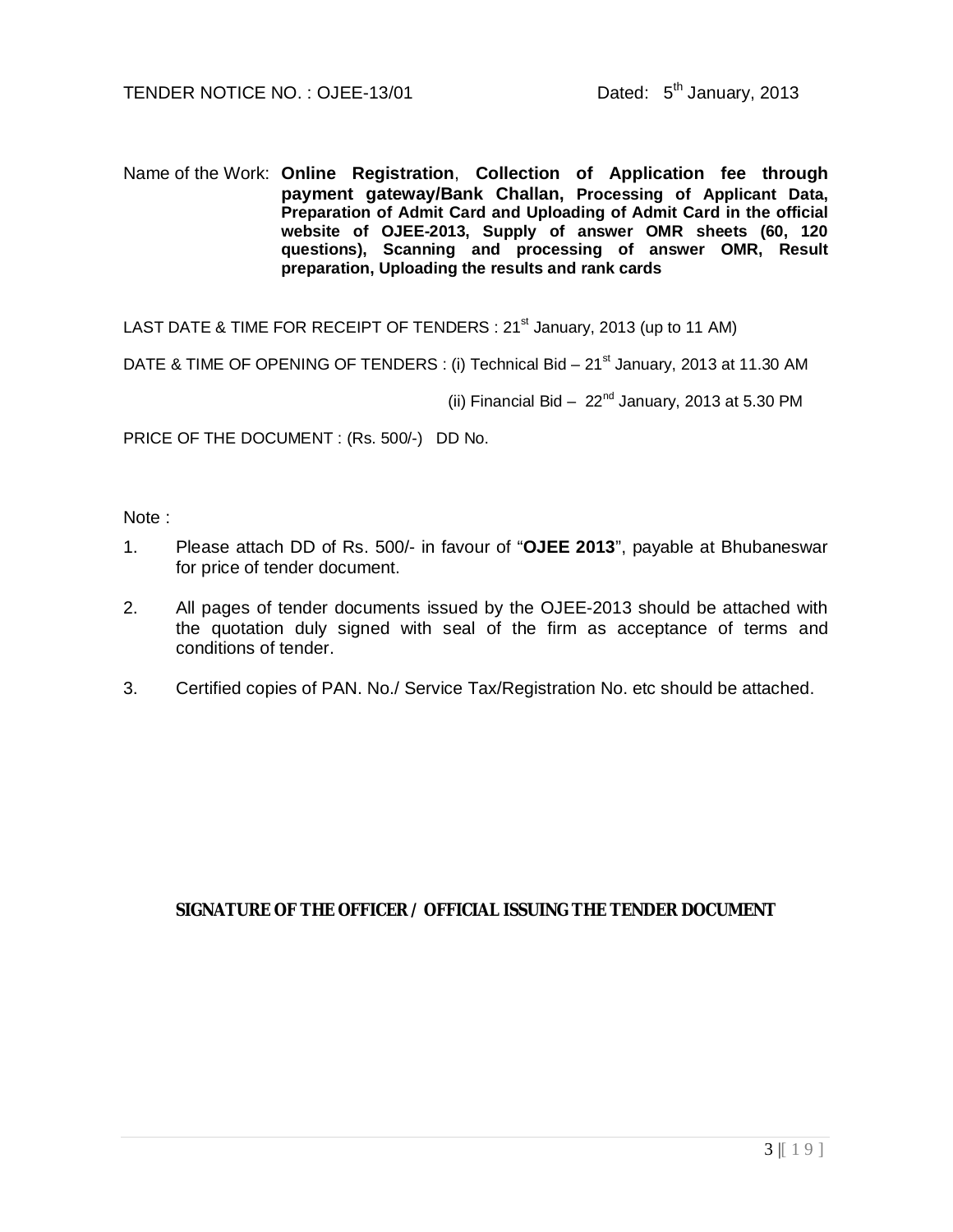# **Terms & Conditions**

Tenderers responding to this enquiry shall be deemed to be agreeable to the terms and conditions herein contained. These terms and conditions shall be binding on the successful Tenderer. Conditional Tenders are liable to be rejected. ODISHA JOINT ENTRANCE EXAMINATION – 2013, (OJEE - 2013), Odisha, will process the tender as per Government of Odisha standard procedures. OJEE - 2013 reserves the right to reject any or all or part of tenders without assigning any reason thereof and shall also not be bound to accept the lowest tender. OJEE - 2013 will not be under any obligation to give any clarification to the agencies whose bids are rejected / not selected.

### **General Condition:**

- a. The last date and time for the acceptance of the tenders is  $21<sup>st</sup>$  January, 2013 up to 11.00 A.M. The technical bid will be opened on the same day at 11.30 A.M.
- b. The Tenderer should quote for the entire work on its own. Joint ventures / MOUs / consortiums are not allowed. Any part or whole work should not be outsourced or sublet to any other organization.
- c. The tenderer should meet the Eligibility criteria mentioned in the tender document.

## **Eligibility criteria:**

- 1. The entire work intended in the tender is of confidential in nature. Hence, absolute confidentiality should be maintained while carrying out the work. The successful tenderer neither shall outsource or sublet any activity nor process/ any work related to the entire process within the scope of the tendered work / quoted work.
- 2. The bidding organization should have been in existence for at least 3 years.
- 3. The tenderer should have considerable experience of having developed websites / web applications, including for educational institutes and/or government organizations and should have successfully executed e-registration of such type of works.
- 4. The tenderer should provide Order copies of jobs performed in support of point 2 and 3.
- 5. The tenderer has to submit earnest money deposite (EMD) of Rs. 50,000/- (Rupees fifty thousand only) by way of demand draft favouring "**OJEE 2013**" payable at Bhubaneswar along with the tender. EMD of a tender will be forfeited, if the tenderer withdraws or amends its tender or impairs or derogates from the tender in any respect within the period of validity of its tender. The earnest money of the successful tenderer will be returned only after the execution of the order to the satisfaction OJEE – 2013 committee.
- 6. While submitting tender, tenderers must submit Technical Bid and Financial Bid in two different sealed envelopes clearly marking the contents on the cover of each envelope and are to be put in a single sealed envelope. Financial bids of technically qualified tenderers will only be opened. Others (unopened ones) will be kept in the file.
- 7. The Technical Bid and Financial Bid tender covers should be sealed and sent to the "Chairman, ODISHA JOINT ENTRANCE EXAMINATION – 2013, Gandamunda, Bhubaneswar-751030" and it should reach on or before 11.00 AM on 21<sup>st</sup> January, **2013** and it should be superscribed as "**Tender for On-line Registration & post examination process for OJEE-2013**".
- 8. Technical bids will be opened on the due date and time as notified, in the presence of the vendors present with authorization letter from the respective company/firms. The Cover-I of Technical bid tender will be opened on **21st January, 2013** at **11.30 AM** and Cover-II of Financial bid will be opened on **22nd January 2013,** at **5. 30 PM** in the chamber of Chairman, OJEE – 2013 in presence of the tenderers.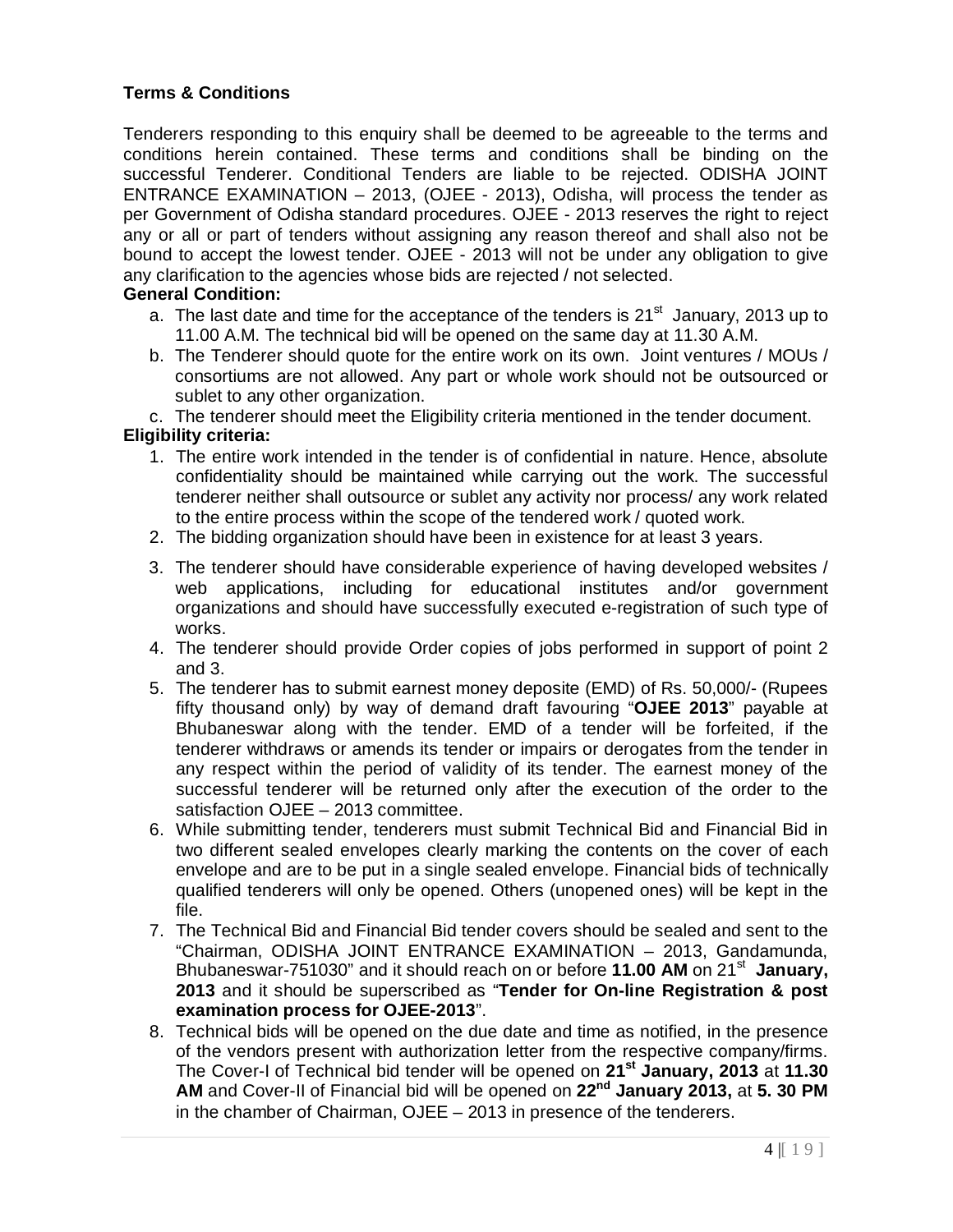- 9. The tenders received after the due date and time will be rejected.
- 10.No revision of the price bid will be allowed once the price bids are opened.
- 11.No increase in price will be allowed after signing the contract for one year.
- 12.The tenderer should have facilities for Scanning, Processing and evaluation of Examinations with ICR and OMR Technologies as key Business area during last three years.
- 13.The tenderer should have experience of carrying out scanning and result declaration related services for minimum of 3 reputed organizations in India during last 12 months. The tenderer should have scanned and processed a minimum of 20 lakhs of ICR / OMR sheets for the projects mentioned above. Proof of experience to be enclosed with the bid. The tenderer should have executed similar type of work for at least two consecutive years in any one of the technical degree college entrance examination such as IIT, AIEEE or any state JEE. (Certificates from the various organizations where services rendered are to be enclosed).
- 14.The tenderer should have in-house capability for ICR / OMR scanning, Data capturing, data storage and data processing solutions, with experienced manpower, Hardware and Custom Built Application Software.
- 15.The successful tenderer should have the capability to design the OMR and ICR form in-house along with random generated bar code as required by OJEE-2013.
- 16.The bidder shall print, supply, pack and deliver the Bar coded cum OMR Answer sheet as required by the tendering authority.
- 17.The successful bidder shall install adequate number of ICR / OMR scanners along with the requisite software at their own cost.
- 18.The successful bidder shall employ sufficient number of persons for scanning, data compilation and data delivery to complete the tendered work within the stipulated period mentioned by the tendering authority. Bidder's employee list with technical qualification to be enclosed.
- 19.Premises for carrying out scanning processing and storing of data, with A/c and stabilized power will be provided by the tendering authority.
- 20.All the other equipment like Scanners, Servers, Workstations, Data Storage Devices and Manpower are to be provided by the tenderer.
- 21.The tenderer should have hands on experience in Web based applications with website maintenance experience and receiving and processing of On-line application forms and On-line payment receiving through payment Gate ways and Bank Challans.
- 22.The successful tenderer should make an agreement on a non-judicial stamp paper worth of Rs. 200.00 with the OJEE - 2013 stating that the firm/agencies will abide by all the terms and conditions laid down by the OJEE - 2013.
- 23.Supplier will be responsible for getting the proof reading of all the items approved from the OJEE - 2013 and obtain supply order before execution.
- 24.No separate payment will be made for proof reading & preparation of samples. Preparation of samples / design of the stationary shall be made as per instruction given by OJEE - 2013.
- 25.Earnest money in the form of Demand Draft from any nationalized Bank drawn in favour of "**OJEE 2013**", Orissa, payable at Bhubaneswar, must be deposited along with the tender. The earnest money so deposited shall not earn any interest. Tenders without earnest money will be outrightly rejected. The detail of Earnest money is given as under: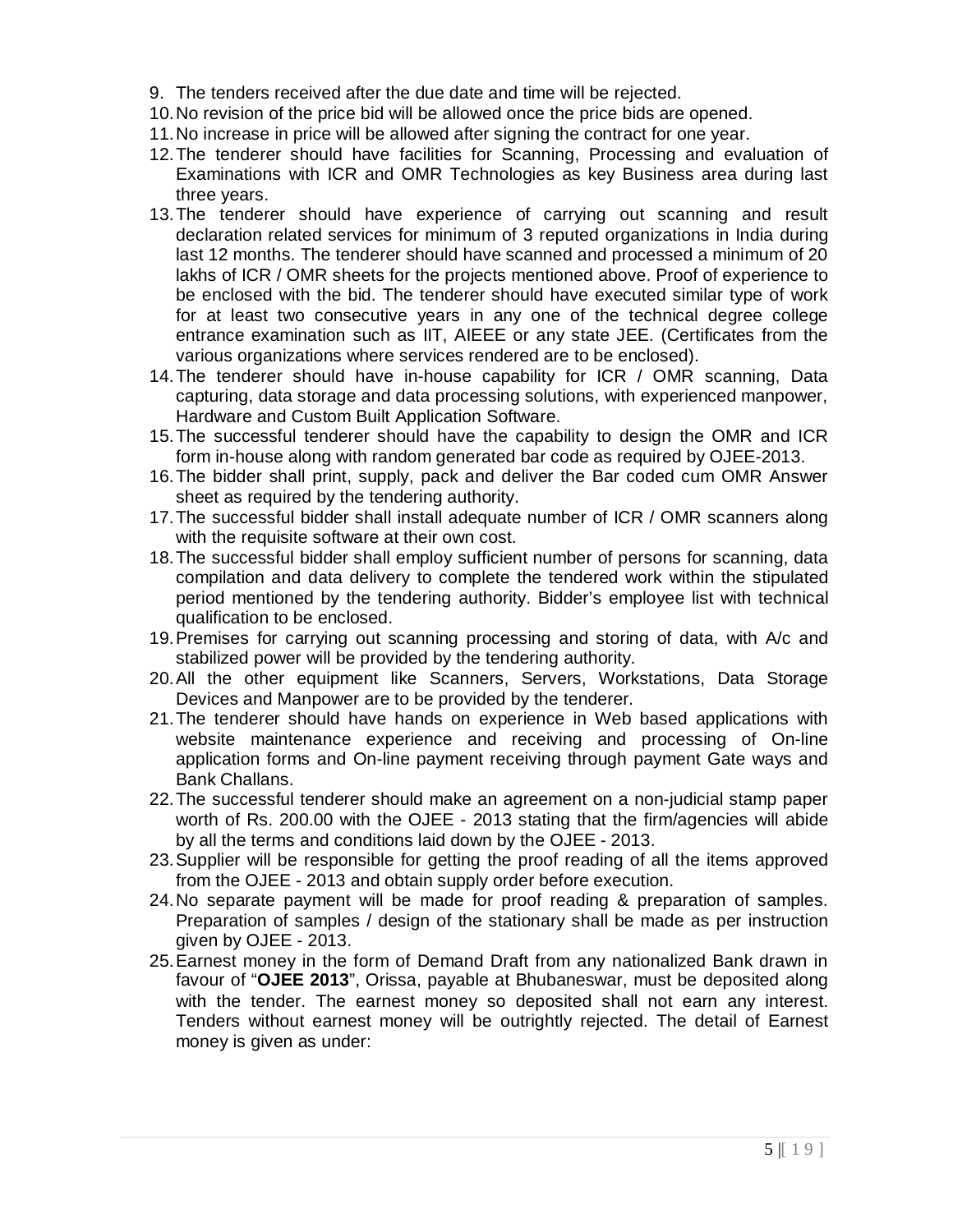| SI No. | <b>Name of the Documents</b>                                                                                                                                                                                                                                                                                                                                                                                  | Approximate<br><b>Requirement</b> | <b>EMD</b>  |
|--------|---------------------------------------------------------------------------------------------------------------------------------------------------------------------------------------------------------------------------------------------------------------------------------------------------------------------------------------------------------------------------------------------------------------|-----------------------------------|-------------|
| 1      | Conduct of Online Registration,<br><b>Collection of Application fee through</b><br>payment gateway/Bank Challan,<br>Processing of Applicant<br>Data,<br>Preparation of Admit Card and<br>Uploading of Admit Card in the official<br>website of OJEE-2013, Supply of answer<br>OMR sheets (60, 120), Scanning and<br>processing of answer OMR, Result<br>preparation, Uploading the results and<br>rank cards. | 1,00,000                          | Rs.50,000/- |

- 26. The EMD is liable to be forfeited in case the supplier fails to execute the order in time. The EMD amount will be returned to the unsuccessful tenderers after completion of process.
- 27. In case of successful tenderer, the EMD will be returned on request only after the satisfactory supply of the stationery. If the successful tenderer, fail to supply the required documents and process the data in the prescribed time, the EMD will be forfeited and his/her name will be black listed.
- 28. The rate should be quoted as per in page no. 19 in part 'A', 'B' and 'C'. i.e., **Online Registration**, **Collection of Application fee through payment gateway/Bank Challan, Processing of Applicant Data, Preparation of Admit Card and Uploading of Admit Card in the official website of OJEE-2013, Supply of answer OMR sheets (60, 120), Scanning and processing of answer OMR, Result preparation, Uploading the results and rank cards etc.** The offer should include all charges like data processing, insurance, taxes, uploading, miscellaneous expenses etc,.
- 29. The tenderer should not have been black listed by any of the University or Examination board or Government/public sector organizations or agencies at the time of submission of the Quotation.
- 30. After acceptance of the tenders, subject to approval of the draft/proof, the successful tenderer should conduct **Online Registration**, **Collection of Application fee through payment gateway/Bank Challan, Processing of Applicant Data, Preparation of Admit Card and Uploading of Admit Card in the official website of OJEE-2013, Supply of answer OMR sheets (60, 120), Scanning and processing of answer OMR, Result preparation, Uploading the results and rank cards**  according to the schedule given by the OJEE - 2013, Orissa, Bhubaneswar at their own cost, failing which the order will be cancelled.
- 31. OJEE 2013 will not be responsible for accidental opening of the covers that are not properly superscribed and sealed before the time notified for opening of tenders.
- 32. The tender should be submitted on the "Technical Compliance and Quotation Form".
- 33. Authorized signatory should sign on all the pages. Bids without signatures of authorized signatory will be rejected.
- 34. No advance payment will be made by the OJEE 2013 to carry out the tender work. Payments will be made only after successfully execution of the complete order as per OJEE - 2013.
- 35. If the work mentioned in the work order is not done satisfactory, then no cost will be paid to the tenderer.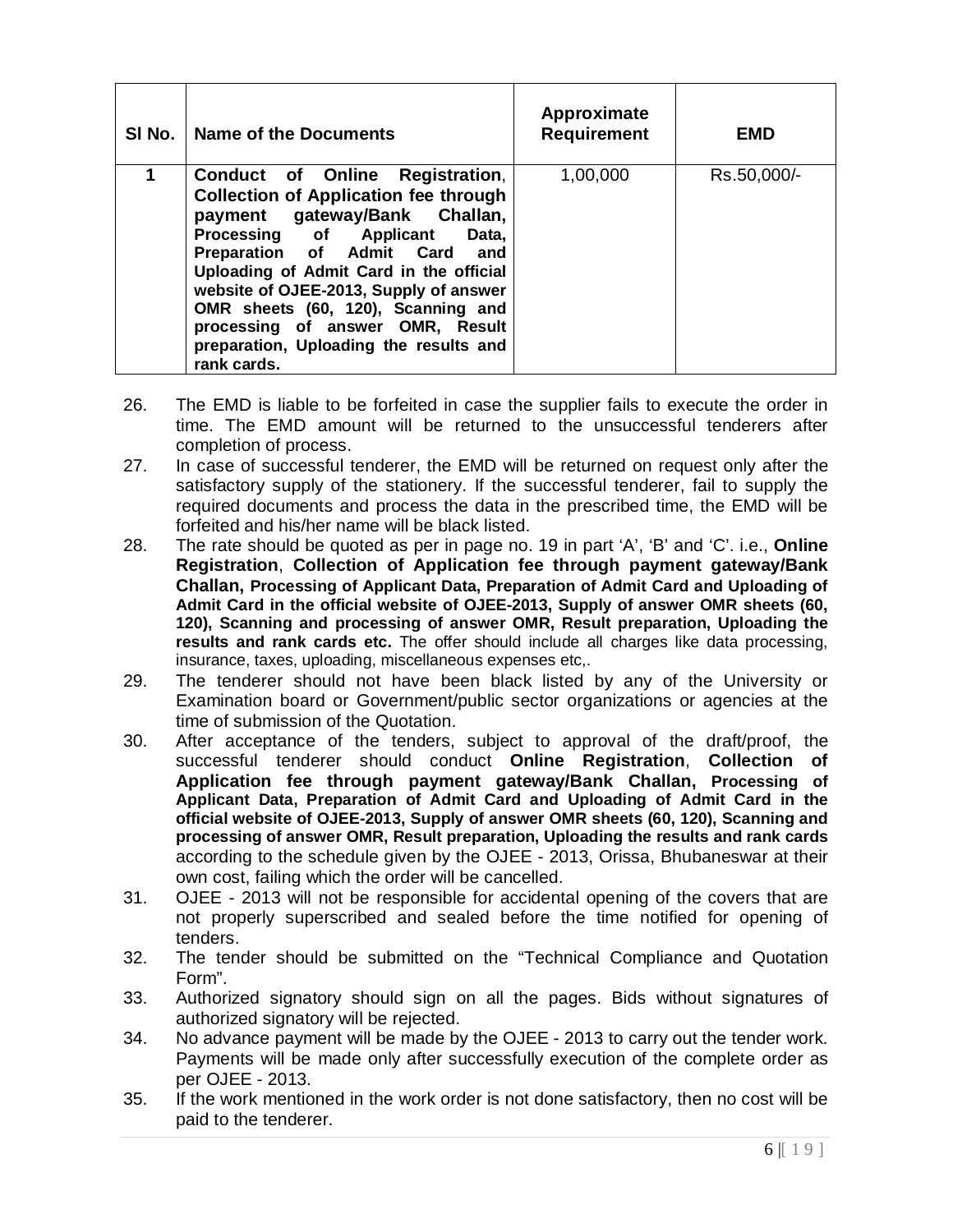- 36. The successful tenderer is expected to maintain highest standards of accuracy while doing **Online Registration**, **Collection of Application fee through payment gateway/Bank Challan, Processing of Applicant Data, Preparation of Admit Card and Uploading of Admit Card in the official website of OJEE-2013, Supply of answer OMR sheets (60, 120), Scanning and processing of answer OMR, Result preparation, Uploading the results and rank cards.**
- 37. The Income tax will be deducted as per rules. The tenderer should submit the photocopy of the PAN card /Service Tax/Registration No of the firm.
- 38. The quotations shall be duly, properly and exhaustively filled in. The rates and units shall not be over-written. Quotations shall always be both in the figures and words.
- 39. All disputes will be settled within the jurisdiction of the Bhubaneswar, Odisha.
- 40. Offers of such firms which do not conform to the aforesaid conditions will be rejected straight-way.
- 41. OJEE 2013, Odisha reserves the right to change the specification/design without assigning any reason(s), whatsoever.
- 42. The powers vests with Chairman, OJEE 2013, Odisha, either to accept or to reject wholly or partially without assigning any reason and the decision of the Chairman, OJEE - 2013, Odisha will be final in this regard.
- 43. The tenderer should be a profit making company for the preceding 3 financial year with an average turnover of 5.00 crores or more in the relevant field for each preceding year. Copies of Audited balance sheets & Copies of IT returns for preceding 3 years are to be enclosed.
- 44. The OMR bar code and data should be printed in laser technology only.
- 45. The tenderer should have adequate facilities for providing urgent on the spot maintenance, in case of scanner breakdown.
- 46. The tenderer should be an ISO certified company.
- 47. Offers containing unauthorized cuttings, over writings and illegible or undecipherable figures shall be disqualified. Offers containing ambiguous terms/description of system and unqualified costs/amounts, counter conditions will be disqualified without seeking any clarifications at the sole discretion of the OJEE – 2013 committee. Bids containing quotes other than for the brands/specifications prescribed in tender notice shall be disqualified at the sole discretion of the OJEE – 2013 committee.
- 48. Correction if any should be fully authenticated. No whitener / correction fluid should be used for filling-up of the tender document.
- 49. No staples should be used for closing the covers. Covers with staples are liable for rejection. The covers containing the quotations shall be pasted and sealed.
- 50. This tender enquiry is not transferable. The tenders, not complying with the above requirements, shall be summarily rejected. Each and every page of the tender document submitted to this office must be signed by the tenderer. Unsigned tenders will be rejected.
- 51. The drafts for EMD and Tender fee must be enclosed in the technical bid envelope.
- 52. The tenders / offer are to be received in the office of the Chairman OJEE-2013, Bhubaneswar by Speed post / Regd. Post / Courier service / in person strictly by the stipulated date and time at the own risk of the tenderer.

# **Technical Specifications of Answer OMR:**

a) The paper of the two part carbonless OMR answer sheet shall be of 105-120 GSM ITC/BPBL map litho paper for the top sheet and with a perforated carbon sheet of 50-60 GSM for the base (bottom) sheet. Variable data like barcode and candidate details should be printed on both sheets. The bottom sheet is meant for the student to take the carbon copy of the answer after the examination.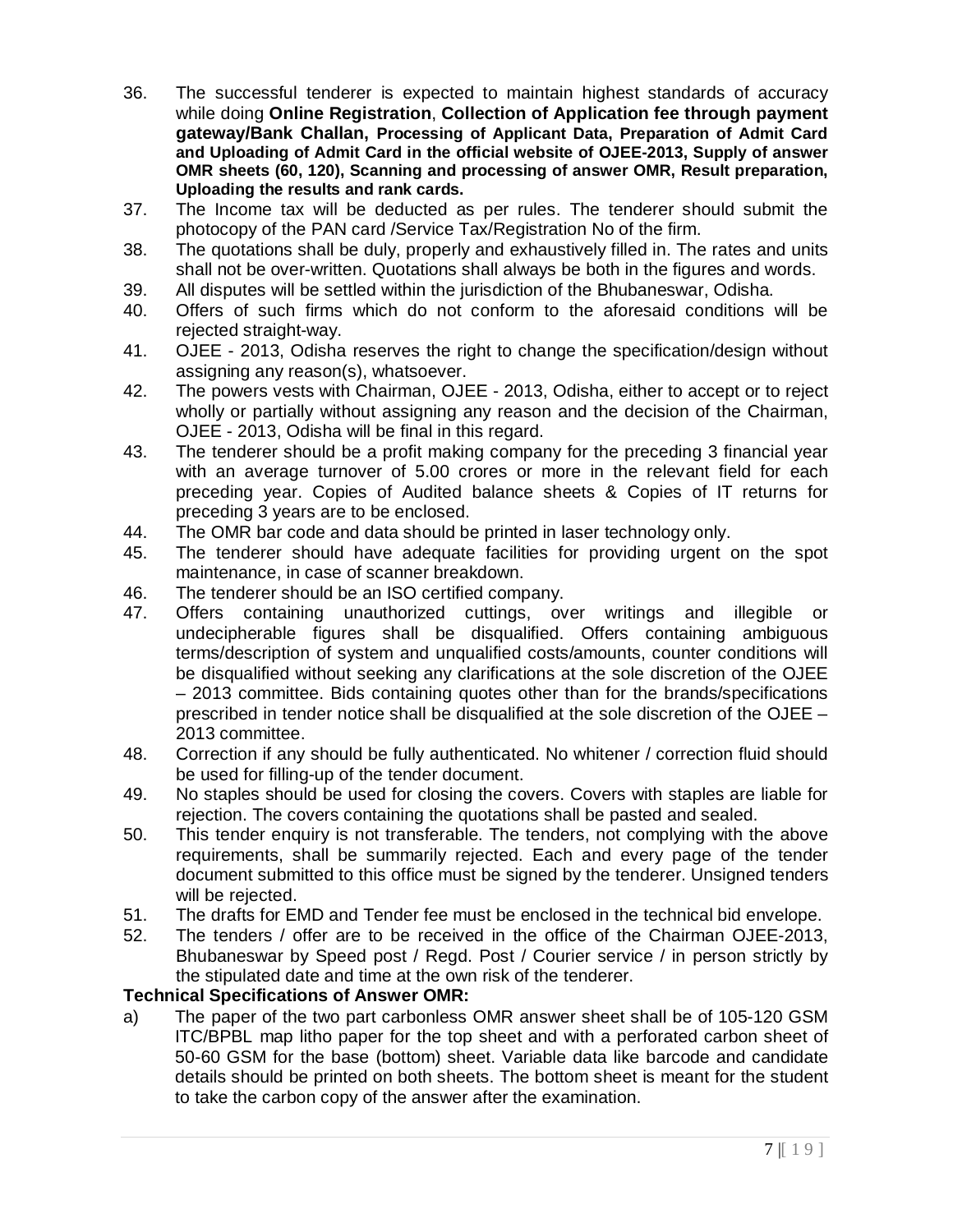- b) One horizontal perforation at top for both the top and bottom answer sheets and one line dividing the registration part and the response part.
- c) Place for Barcode on the answer OMR will be given by the tendering authority.
- d) Microtext enabled (Security feature "OJEE 2013, ODISHA" as micro text).
- e) Two part pure carbonless stationery and not pressure sensitive.

### **Probable Delivery Schedule:**

| 1) Hosting of Website                      | : $30th$ January, 2013      |
|--------------------------------------------|-----------------------------|
| 2) Start of Online Registration            | : $4^{th}$ February, 2013   |
| 3) Processing of Applicant Data Admit card |                             |
| Generation/Uploading                       | : $1st$ week of April, 2013 |
| 4) Supply of Answer OMR at location to be  |                             |
| specified by OJEE-2013                     | : $2nd$ week of March, 2013 |
| 5) Post examination processing             | $: 15/05/13 - 25/05/13$     |
| 6) Uploading result                        | :30/05/13                   |
| 7) Preparation and uploading of Rank card  | : $1st$ week of June, 2013  |
|                                            |                             |

## **Evaluation Criteria**

Considering the sensitiveness of the work, the Chairman reserves the right to choose the Best Value Tenderer based on techno-financial considerations, by giving due weight ages to both aspects. Financial evaluation will be made by taking all part 'A', 'B' and 'C' together of the Financial bid.

### **Acceptance**

I/We accept the above terms & conditions and shall comply with them strictly.

Name of Vendor **Name** Address \_\_\_\_\_\_\_\_\_\_\_\_\_\_\_\_\_\_\_\_\_\_\_\_\_ \_\_\_\_\_\_\_\_\_\_\_\_\_\_\_\_\_\_\_\_\_\_\_\_\_\_\_\_\_\_\_\_

**Signature** Seal of Firm : Date :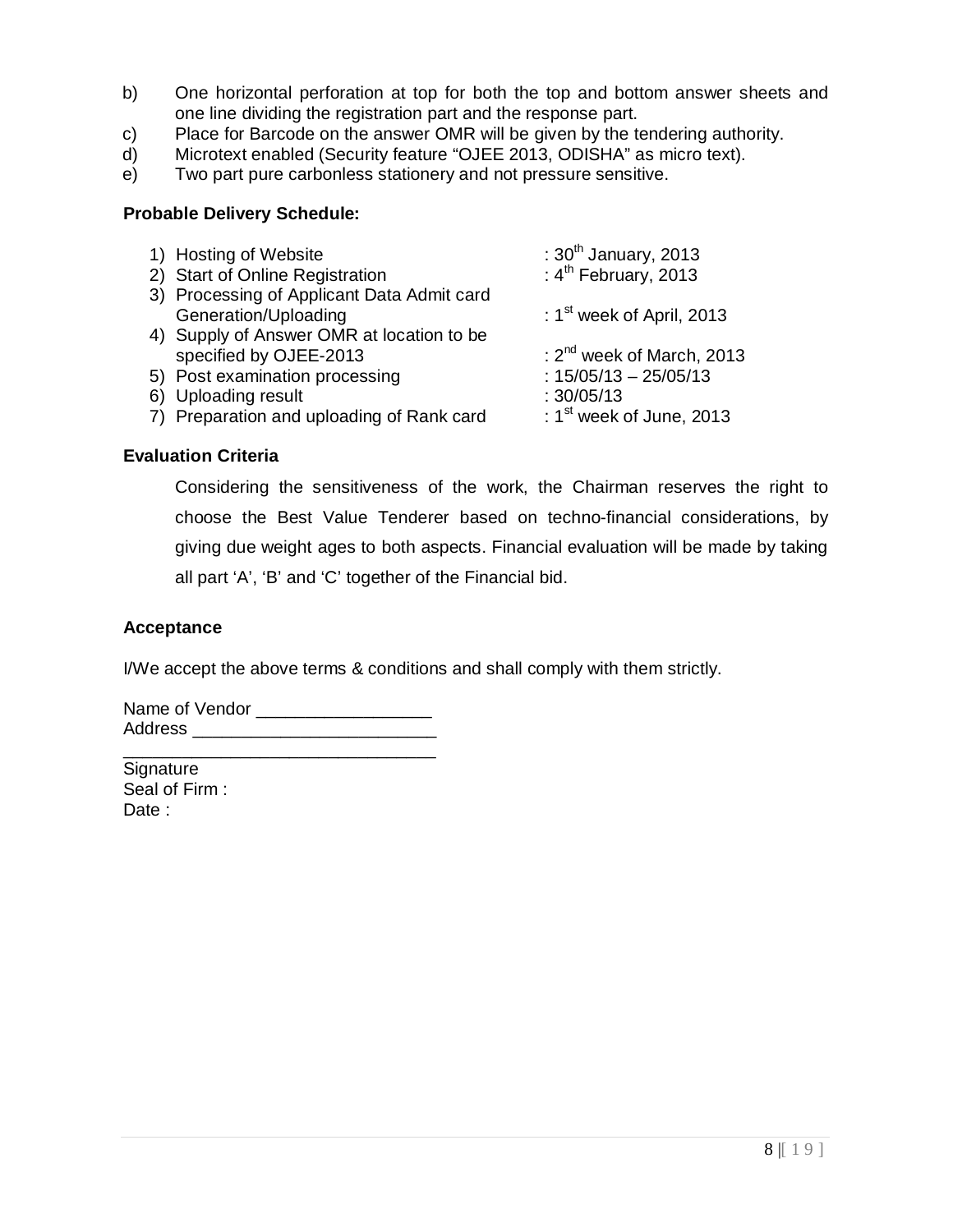# **ODISHA JOINT ENTRANCE EXAMINATION – 2013 JEE Cell, Gandamunda, Khandagiri, Bhubaneswar, 751030**

## **TENDER FORM**

#### **Instructions to Tenderers**

- 1. Quotations must be enclosed in a properly sealed envelope addressed to the Chairman, OJEE - 2013 Odisha by designation and not by name. The quotations must be superscribed "**Tender for On-line Registration & post examination process for OJEE-2013"** for the year 2013 as called for in tender call notice No. OJEE - 2013/01 Dated  $5<sup>th</sup>$  January, 2013. The tender document must reach the office of the Chairman, OJEE - 2013, Orissa on or before 21<sup>st</sup> January, 2013 (up to 11.00 AM).
- 2. In the event of the quotations being submitted by a firm it must be signed separately by each member thereof, or in the event of the absence of any partner it must be signed on his behalf by a person holding a power-of-attorney authorizing him to do so, or in the case of company the quotations should be executed in the manner laid down in the said company's Articles of Association. The signatures on the quotations should be deemed to be authorized signatures.
- 3. All the columns of the quotations form shall be duly, properly and exhaustively filled in. The rates and units shall not be over-written. Quotations shall always be both in figures and words.
- 4. Any omission in filling the columns of "units and rates" shall altogether debar a quotation from being considered.
- 5. No alteration should be made in any of the terms and conditions of the tender by scoring out. No alteration or overwriting is permitted in the rates. No alteration will be allowed after the tender is received by this office. No variation in the conditions shall be admissible. Any qualified offer with the words such as subject to prior sale will be ignored. Ambiguity must be avoided in filling the tender and the language used in filling the tender forms must be clear and precise. Tenders not complying with these conditions may be rejected.
- 6. Amount of EMD as prescribed in the tender notice must be deposited as security in the shape of Bank Draft drawn in favour of the "**OJEE 2013**", payable at Bhubaneswar and must accompany the tender without which tender will not be considered. The said amount will be forfeited, if any successful tenderer fails within the time fixed by the OJEE - 2013, to sign the contract on terms contained in tender, its tender call form and conditions of contract referred to in the tenders and to pay additional security, if any, or fails to execute the order.
- 7. No tender will be considered unless and until all the documents are properly signed.
- 8. In the event of tender being accepted, the quotations will be converted into a contract.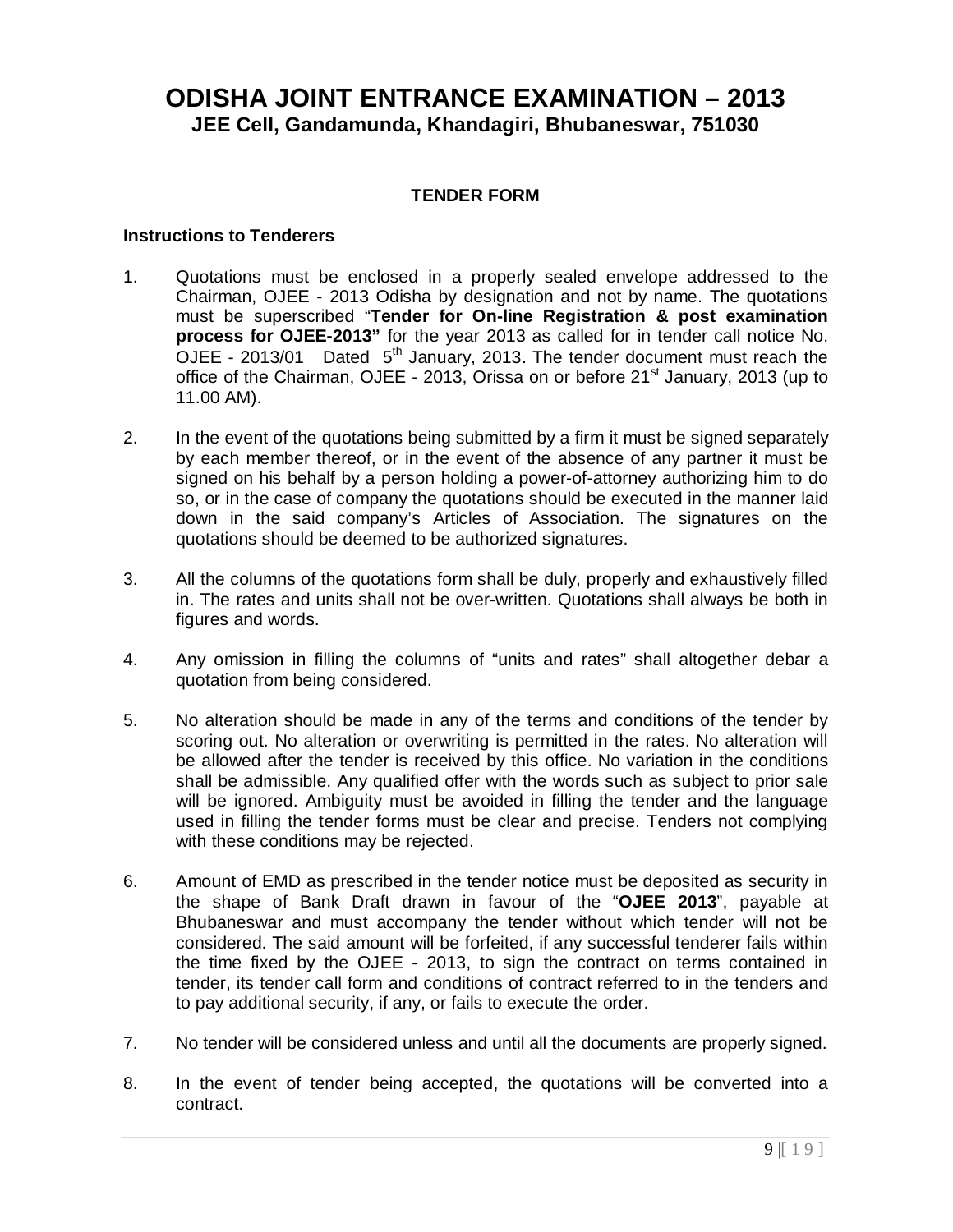- 9. Any tender which is not on the proper tender format or is received late will not be considered.
- 10. All disputes will be settled within the jurisdiction of Bhubaneswar, Odisha.
- 11. Tenders / Offers of such firms which do not conform to the aforesaid conditions will be rejected straight-way.
- 12. The schedule given by OJEE-2013 should be strictly followed.
- 13. In case the office feels that the firm has intentionally delayed the job, special penalty as deemed fit by the OJEE - 2013 can be imposed. In addition to the special penalty, the tenderer may also be black-listed. The period of execution of work cannot be extended under any circumstances.
- 14. If the tenderer fails to complete the job and OJEE 2013 has to get it done from other tenderer at higher rates, the difference in the rates accrued shall be deducted from the firm's bill/securities besides forfeiting the job security of the firm, imposing penalty and taking such other action as may be deemed fit by the OJEE - 2013.
- 15. If the job is refused by the tenderer unexecuted after accepting the condition of the tender at any point of time during the contract period, the security deposited will be forfeited in full or in part at the discretion of the OJEE - 2013 and further action as deemed fit will be taken.
- 16. The Officer(s) of the OJEE 2013 however, can visit the premises of the tenderer during the period of execution of the ordered work to monitor the progress of the work and to ascertain that the materials are prepared as per specifications and their safe guards envisaged in the terms and conditions. If any lapse is found, the authorities of the OJEE - 2013 shall take such action as deemed fit whose order shall be final and binding.
- 17. The tenderer shall have to submit one copy of these specifications, terms and conditions duly signed in token of having accepted them along with the list and details of equipments, premises and a copy of a declaration relating to registration of the press.
- 18. Efforts will be made to clear 90% payment of tenderer's bills received complete in all respects through account payee cheque within 30 days from the date of receipt of bills accompanied by delivery challans duly countersigned by the competent authority of the OJEE - 2013. The remaining 10% payment will be released after satisfactory report by the OJEE - 2013.
- 19. The security amount will be refunded after the expiry of the contract period for the tendered items which in this case is one year from the placing of first supply order by OJEE - 2013.
- 20. In case of any dispute arising under this agreement, the Chairman, OJEE 2013 would act as an Arbitrator and his decision shall be final and binding on both the parties.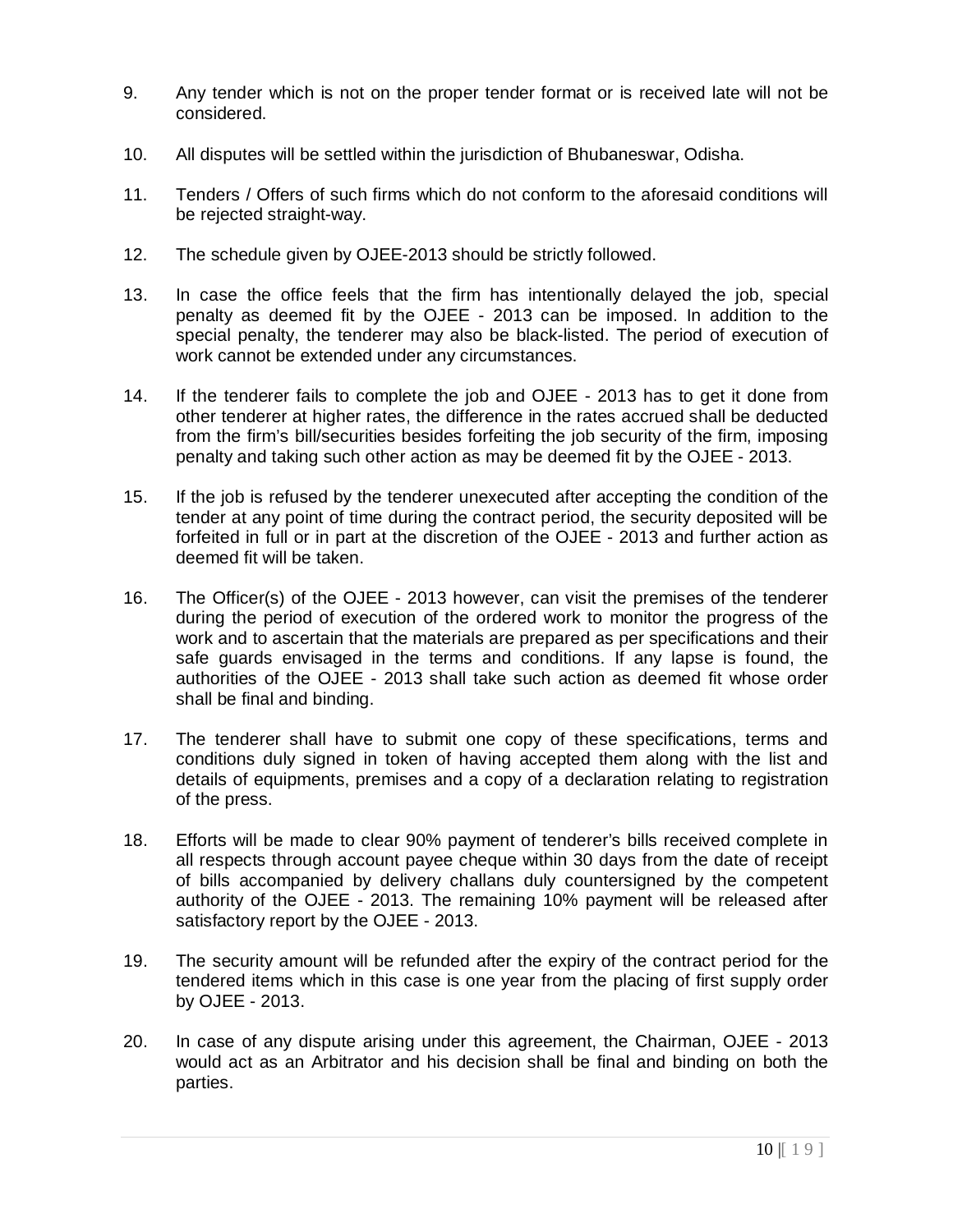- 21. In case of any dispute arising between the parties and not settled by Arbitration as per clause 10, the jurisdiction of Courts of Law shall be at Bhubaneswar, Odisha.
- 22. Note that tenders / offer are to be submitted only on prescribed Proforma as attached in Annexure 1 - 3. All items mentioned in the tender / offer shall be quoted to the specification laid down in the prescribed Proforma attached along with this document.
- 23. Supply of new order is never to be linked with the payment against the previous supply.
- 24. Approved sample of all the items can be checked in the Chairman's Office of OJEE - 2013, Odisha on any working day during the office hours up to one day before submission of the tender.
- 25. The tenderer must put his/her signature in each and every page of the tender document submitted to this office.
- 26. Tender fee must be deposited along with all the downloaded tender form.

Certified that I/We have read the above terms and conditions, and these are acceptable to me/us. The Proforma giving details of equipments, premises and along with a copy of declaration relating to registration of the press is submitted herewith as required under this tender. Our rates are also given in the enclosed Proforma.

Signature: ……………………………..…

Designation: ……………………………..

Seal of the Firm

Complete Address of the Firm:

………………..…………………………….. …………………………………………………………… ………………………………………………………………

**Dated :**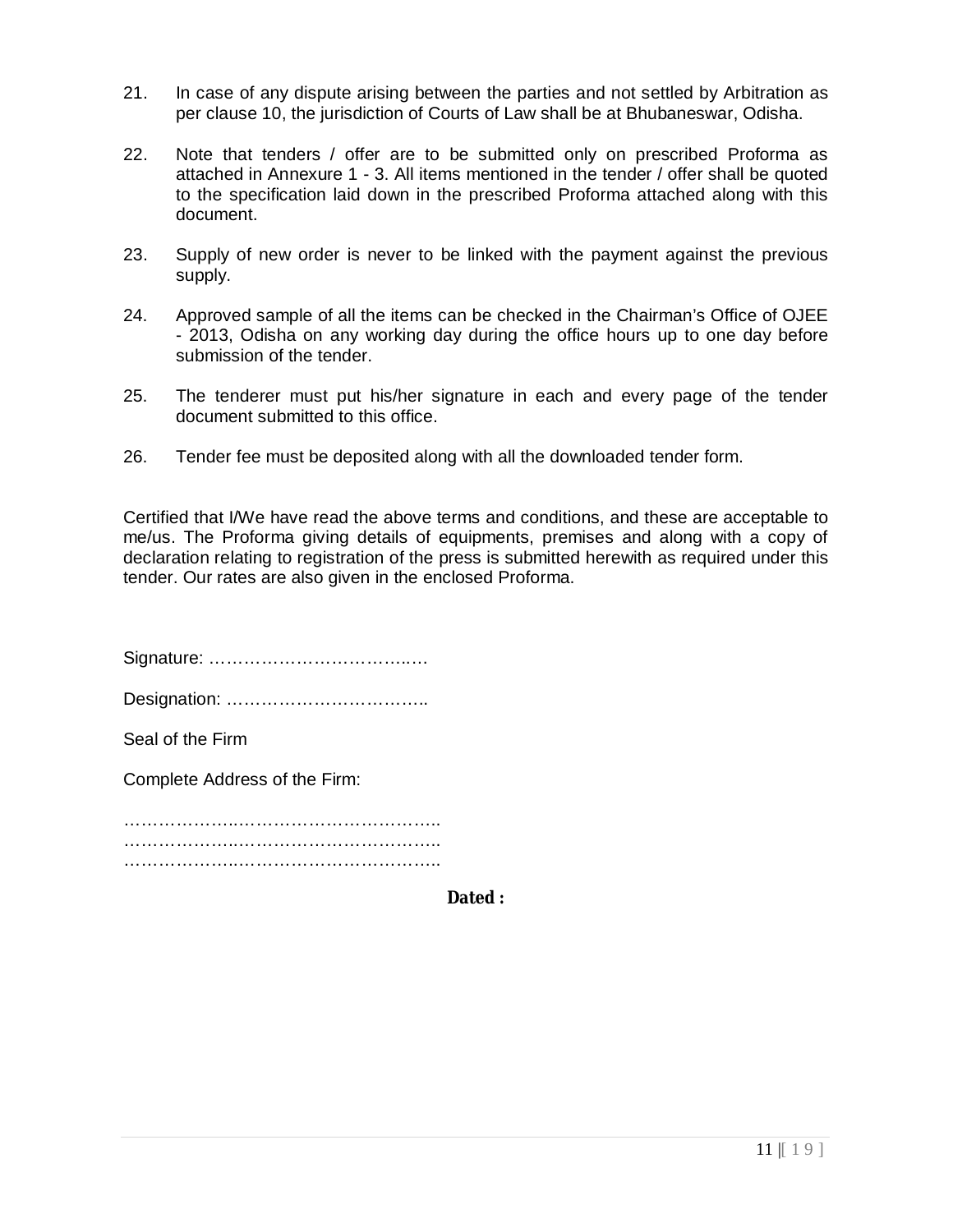# **ANNEXURE-1 ODISHA JOINT ENTRANCE EXAMINATION – 2013**

*JEE Cell, Gandamunda, Khandagiri, Bhubaneswar, 751030*

# **TECHNICAL BID**

# **TENDER FORM**

Last date & time of submitting complete tenders / offers: Tender Cost : Earnest Money : Opening Date & Time of Tender :

Subject – Tenders/ offers for Supply of Pre-Printed Information Brochure, OMR sheet, etc

| 1.  | Tender No.                                          | Date: |  |
|-----|-----------------------------------------------------|-------|--|
| 2.  | Name and Address of the firm/company/concern.       |       |  |
|     |                                                     |       |  |
|     |                                                     |       |  |
|     |                                                     |       |  |
|     |                                                     |       |  |
| 3.  |                                                     |       |  |
| 4.  |                                                     |       |  |
| 5.  |                                                     |       |  |
| 6.  |                                                     |       |  |
| 7.  | <b>Work Address (Factory)</b>                       |       |  |
|     |                                                     |       |  |
|     |                                                     |       |  |
|     |                                                     |       |  |
| 8.  |                                                     |       |  |
| 9.  |                                                     |       |  |
| 10. | and the same is enclosed herewith as Earnest Money. |       |  |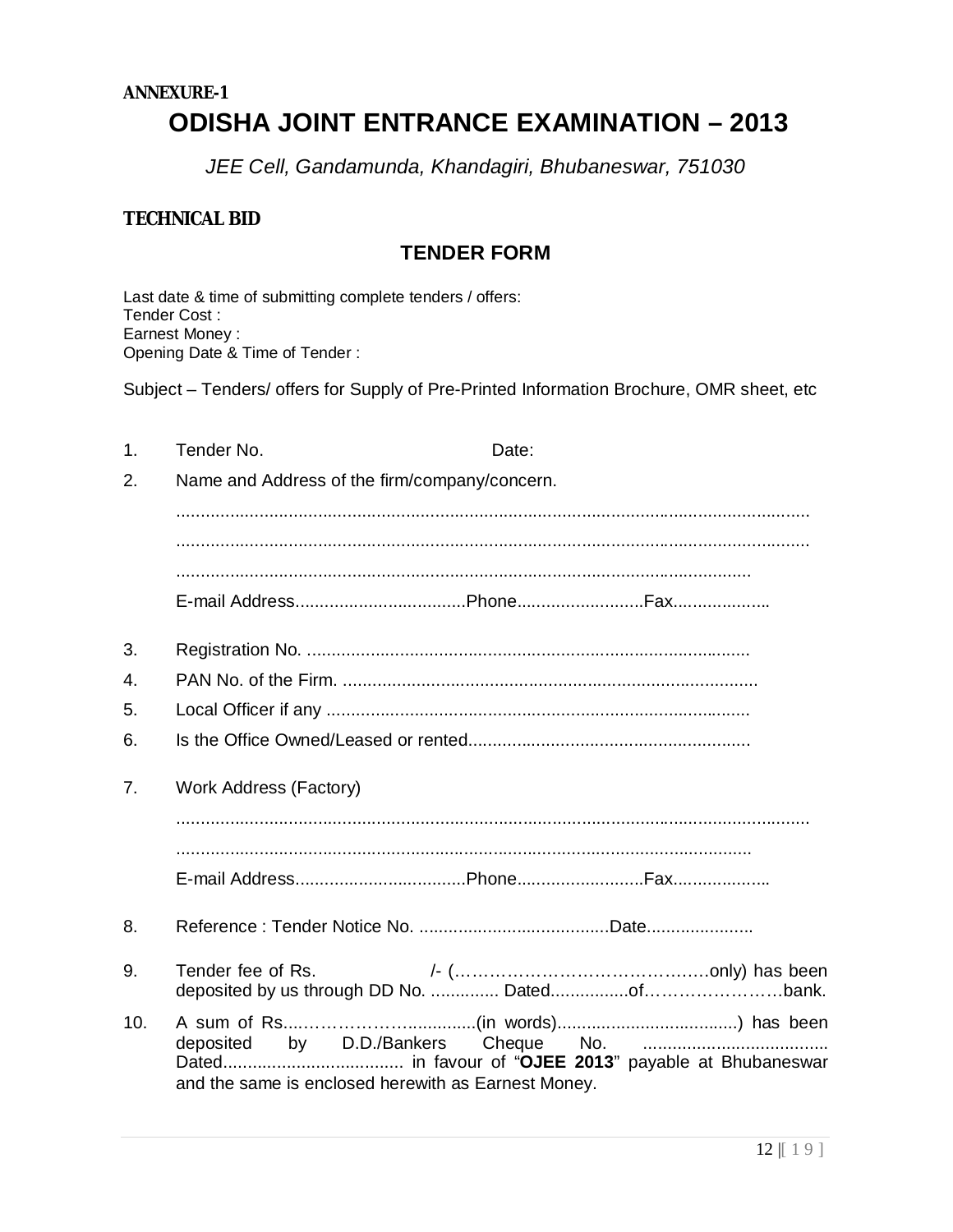- 11. We agree to abide by the terms and conditions mentioned in the Tender call Notice issued by OJEE - 2013 of Odisha dated............................. We also agree to abide by all other conditions mentioned in the Proforma enclosed, on each page of which we have put our signature in token of our acceptance of the terms mentioned therein.
- 12. Income tax clearance certificate from Income Tax Officer of concerned circle and sales tax clearance certificate from concerned Commercial Taxes Officer have also been enclosed herewith.
- 13. All Experience Certificates have been enclosed with Technical Bid envelope.
- 14. The rates quoted by us in the financial bid shall be valid up to complete work of Supply of Certificates.
- 15. Person/official to be contacted in case any clarification is required.

| Contact No. Office: <b>William Contact No.</b> Office: |
|--------------------------------------------------------|
|                                                        |
|                                                        |
|                                                        |

- 16. The Technical Bid is to be kept in separate envelope subscribing it as "Technical Bid" and Financial Bid in separate envelope subscribing it as "Financial Bid" and finally both to be kept in a single large envelope subscribing it as "**Tender for Online Registration & post examination process for OJEE-2013**" to be opened on 21<sup>st</sup> January, 2013 at 11.30 A.M.
- 17. Envelope marked "Technical Bid": shall be opened first. Thereafter the envelope marked "Financial Bid" of the firm concern/company found technically fit & sound for doing the job mentioned in this tender shall only be considered for opening. All the envelopes should be individually sealed.

# **DECLARATION**

- 1. We hereby declare that we have quoted rates in financial bid after careful study of terms and conditions of tender documents. We will also accept the decision of OJEE – 2013 Odisha in this regard.
- 2. We hereby also declare that our firm/company/concern is registered for the above work. We are in the business of above work, which can be verified from our office record. We have all technical infrastructure and technical staff etc. for smooth and effective execution of above work. We have not been black listed by any Government (Central and State) Board/University/Public undertakings/Banks/ R.B.I. etc.

*SIGNATURE OF TENDERER* **WITH SEAL & DATE**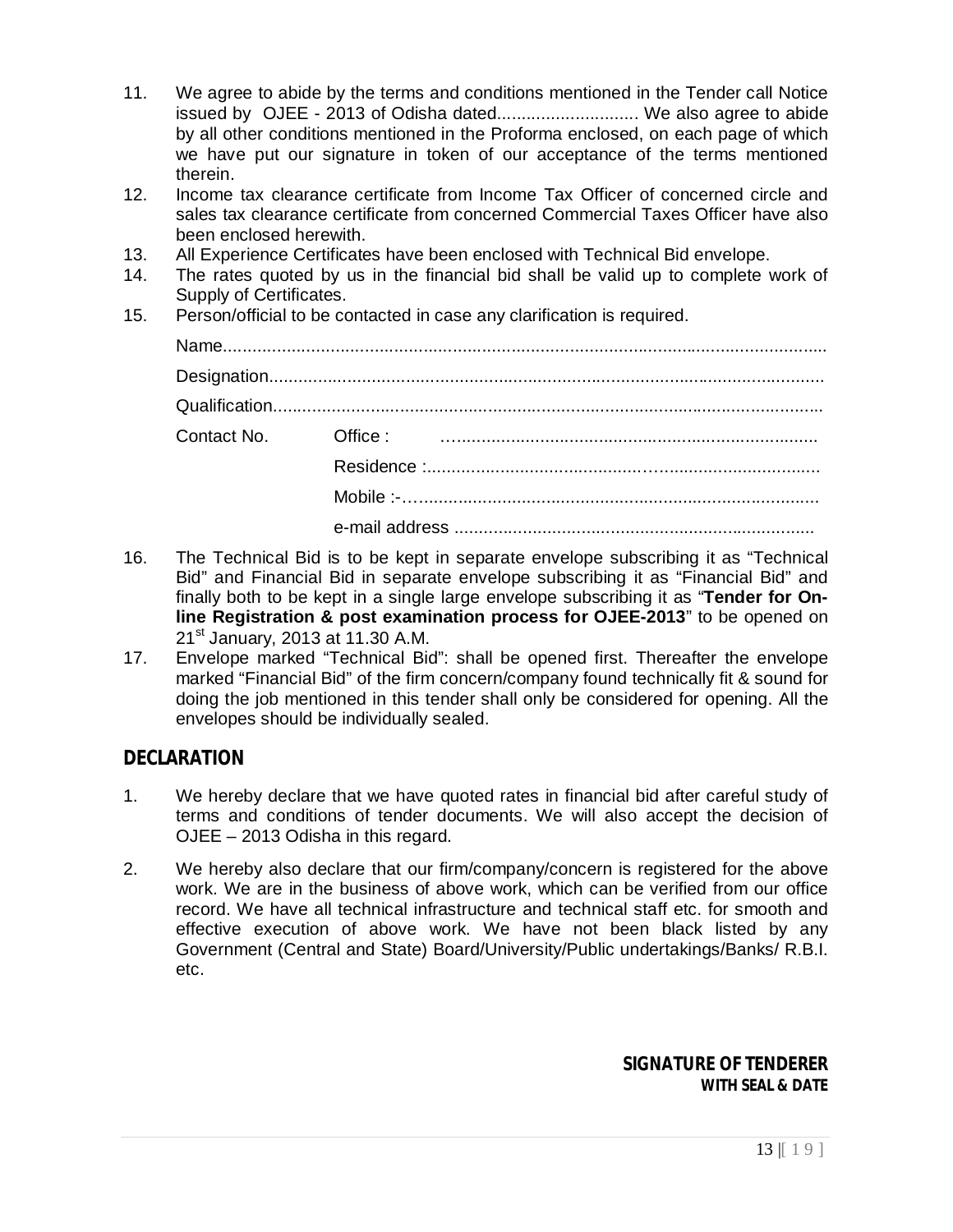**ANNEXURE-2**

# **ODISHA JOINT ENTRANCE EXAMINATION – 2013**

*JEE Cell, Gandamunda, Khandagiri, Bhubaneswar, 751030*

TECHNICAL Specification / Requirement

Infrastructure available with the firm submitting tender for conduct **Online Registration**, **Collection of Application fee through payment gateway/Bank Challan, Processing of Applicant Data, Preparation of Admit Card and Uploading of Admit Card in the official website of OJEE-2013, Supply of answer OMR sheets (60, 120), Scanning and processing of answer OMR, Result preparation, Uploading the results and rank cards.**

| SI               | Name of the Firm                                                                                                                                         | <b>Details</b> | available          | (attach |
|------------------|----------------------------------------------------------------------------------------------------------------------------------------------------------|----------------|--------------------|---------|
| No.              |                                                                                                                                                          |                | documentary proof) |         |
| $\mathbf{1}$     | Full Address:                                                                                                                                            |                |                    |         |
|                  | (i)<br><b>Head Office</b>                                                                                                                                |                |                    |         |
|                  | (ii)<br>Branch Office (if any):                                                                                                                          |                |                    |         |
|                  |                                                                                                                                                          |                |                    |         |
| 2.               | Telegraphic / email address:                                                                                                                             |                |                    |         |
| 3.               | Telephone Number(s):                                                                                                                                     |                |                    |         |
| $\overline{4}$ . | Fax No.:                                                                                                                                                 |                |                    |         |
| 5.               | Date of Establishment of the Firm:                                                                                                                       |                |                    |         |
| 6.               | Is your firm registered under                                                                                                                            |                |                    |         |
|                  | (a) The Indian Companies Act, 1913?                                                                                                                      |                |                    |         |
|                  | (b) The Indian Factories Act, 1932?                                                                                                                      |                |                    |         |
|                  | (c) Another Act. If not, who are the owners?                                                                                                             |                |                    |         |
|                  | (please give full names)                                                                                                                                 |                |                    |         |
| 7.               | Whether insured against fire, theft, and burglary. If<br>so, please state the amount for which insured, the<br>name of the insurance firm and policy no. |                |                    |         |
| 8.               | Proof of ISO certification                                                                                                                               |                |                    |         |
| 9.               | Sale Tax No. / TIN No.                                                                                                                                   |                |                    |         |
| 10               | Service Tax No.                                                                                                                                          |                |                    |         |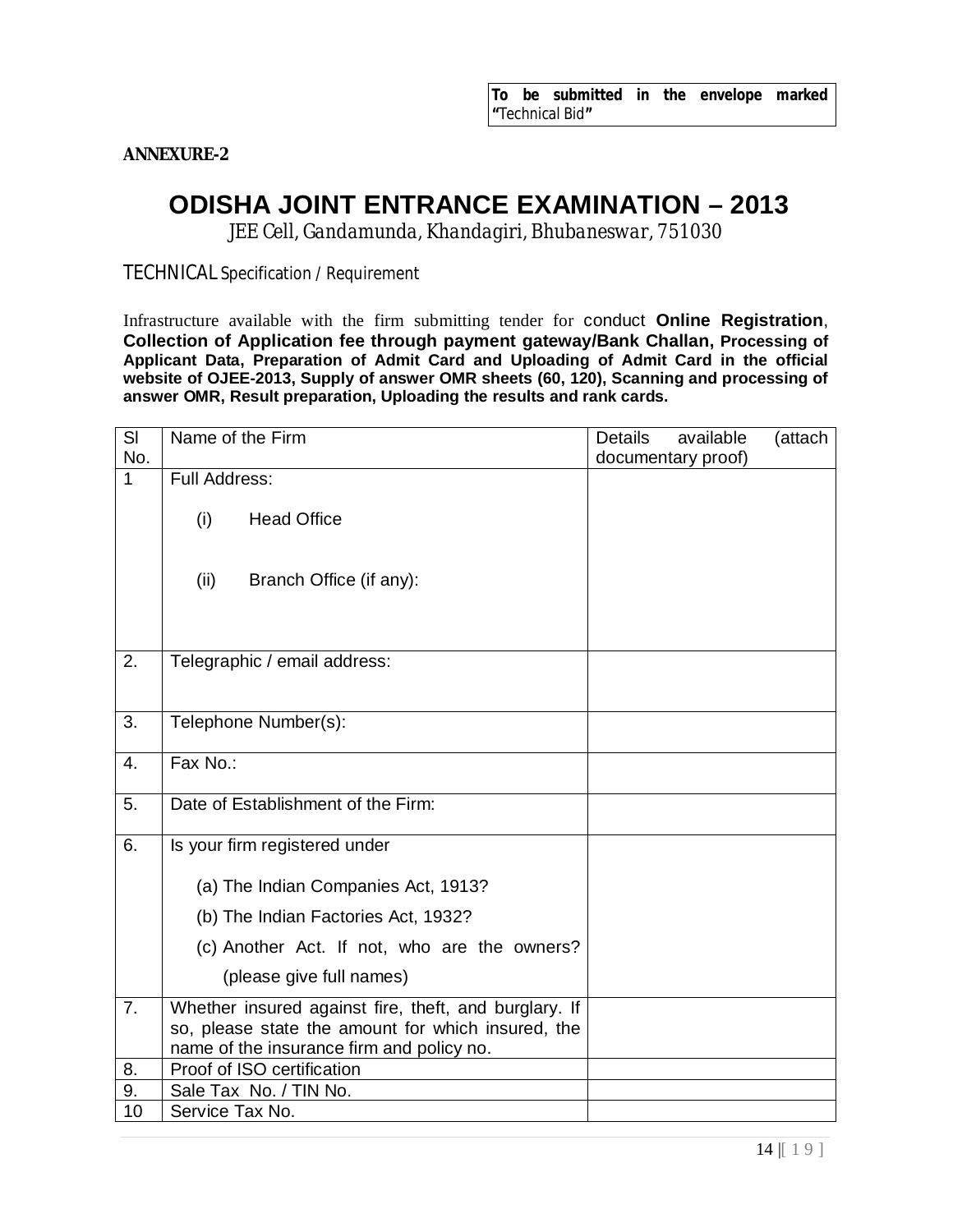# **11. Availability of Machines : -**

*A. Computers*

| <b>S. No.</b> | No. of<br><b>Computers</b> | <b>Make and Other</b><br><b>Description</b> | <b>Detail of DTP</b><br><b>Software &amp; Font used</b><br>for Making Art Work | <b>Working Capacity</b><br>Hrs./Day |
|---------------|----------------------------|---------------------------------------------|--------------------------------------------------------------------------------|-------------------------------------|
|               |                            |                                             |                                                                                |                                     |

*B. OMR Scanning Machine*

| <b>S. No.</b> | No. of OMR<br><b>Machines</b> | <b>Make and Other</b><br><b>Description</b> | <b>Scanning Speed</b><br>No. of scans / second | <b>Working Capacity</b><br>Hrs./Day |
|---------------|-------------------------------|---------------------------------------------|------------------------------------------------|-------------------------------------|
|               |                               |                                             |                                                |                                     |
|               |                               |                                             |                                                |                                     |

### **12. Available Man Power.**

| S.No. | <b>Personnel</b> | <b>Full Time</b> | <b>Part Time</b> | <b>Experience</b> |
|-------|------------------|------------------|------------------|-------------------|
|       |                  |                  |                  |                   |
|       |                  |                  |                  |                   |
|       |                  |                  |                  |                   |
|       |                  |                  |                  |                   |
|       |                  |                  |                  |                   |

# **13. Experience of the Firm**

Experience, if any, Please enclose Experience Certificate (In conducting **Online Registration**, **Collection of Application fee through payment gateway/Bank Challan, Processing of Applicant Data, Preparation of Admit Card and Uploading of Admit Card in the official website of OJEE-2013, Supply of answer OMR sheets (60, 120), Scanning and processing of answer OMR, Result preparation, Uploading the results and rank cards** for conducting JEE)

| <b>S. No.</b> | Name of Board/Technical<br>University/Similar Organization etc<br>conducting JEE | <b>Yes</b> | <b>Nature of Work</b> |
|---------------|----------------------------------------------------------------------------------|------------|-----------------------|
|               |                                                                                  |            |                       |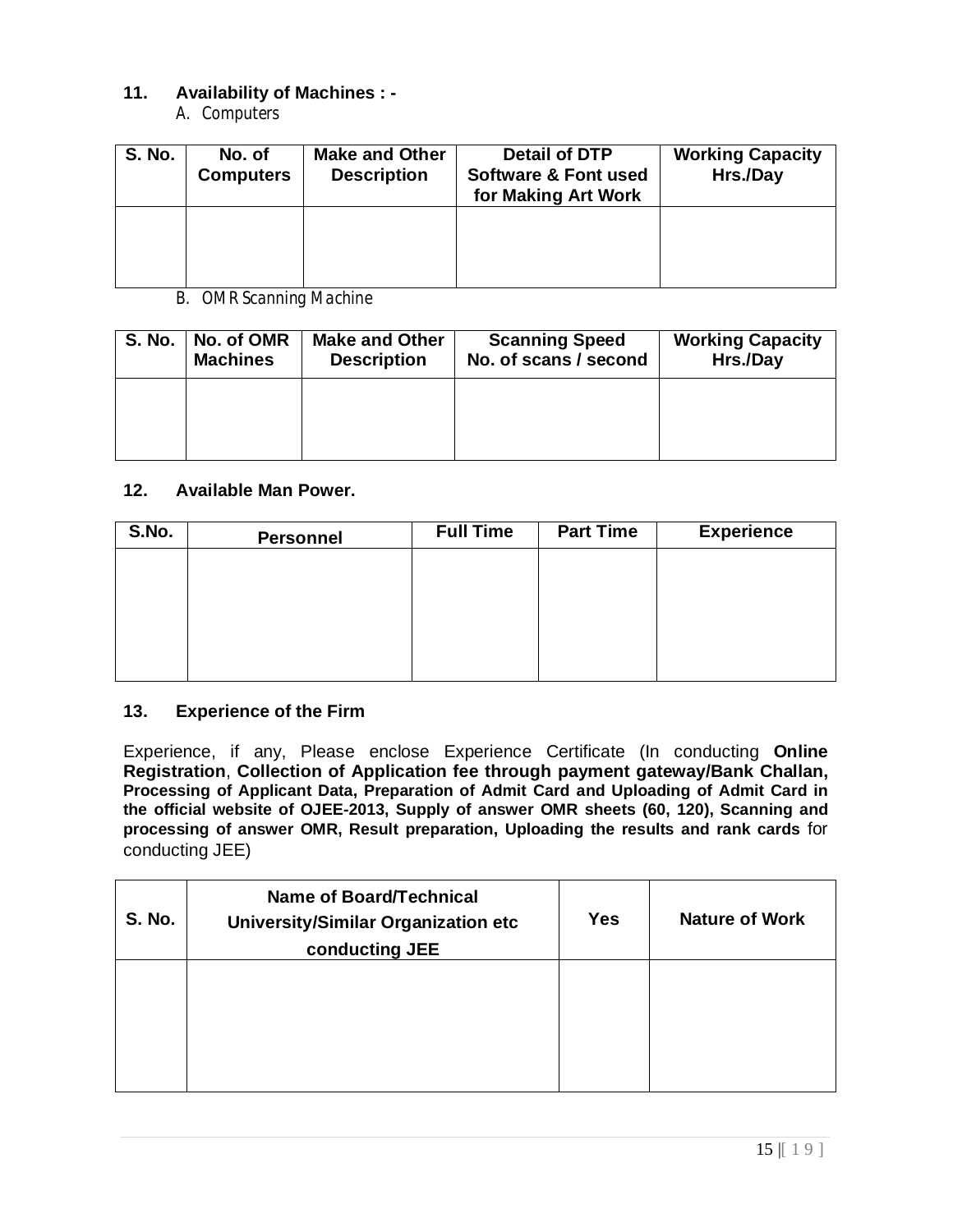#### **14. Annual turnover of the last three years and audited balance sheet enclosed.**

| <b>S. No.</b> | 2009-2010 | 2010-2011 | 2011-2012 |
|---------------|-----------|-----------|-----------|
|               |           |           |           |
|               |           |           |           |
|               |           |           |           |
|               |           |           |           |

- 15. Tender fee of Rs.500/- (rupees five hundred only) has been deposited by us through deposited by DD/Bankers Cheque No…………….. dated …………. in favour of "**OJEE 2013"** payable at Bhubaneswar.
- 15. A sum of Rs....………………..............(in words.....................................) has been deposited by D.D./Bankers Cheque No. ...................................... Dated..................................... …………. in favour of "**OJEE 2013**" payable at Bhubaneswar and the same is enclosed herewith as Earnest Money.
- 16. We agree to abide by the terms and conditions mentioned in the Tender Notice issued by OJEE - 2013 Odisha dated............................. We also agree to abide by all other conditions mentioned in the Performa enclosed, on each page of which we have put our signature in token of our acceptance of the terms mentioned therein.
- 17. Income tax clearance certificate from Income Tax Officer of concerned circle and sales tax clearance certificate from concerned Commercial Taxes Officer have also been enclosed herewith.
- 18. All Experience Certificates have been enclosed with Technical Bid envelope.

The rates quoted by us in the financial bid shall be valid up to complete work.

19. Person/official to be contacted in case any clarification is required.

21. The Technical Bid is kept alongwith the drafts for EMD and the tender fee in separate envelope subscribing it as "**Technical Bid**" and Financial Bid in separate envelope subscribing it as "**Financial Bid**" and Finally kept them in a single large envelope subscribing it as "**Tender for On-line Registration & post examination**  process for OJEE-2013" to be opened on 21<sup>st</sup> January, 2013 at 11.30 AM.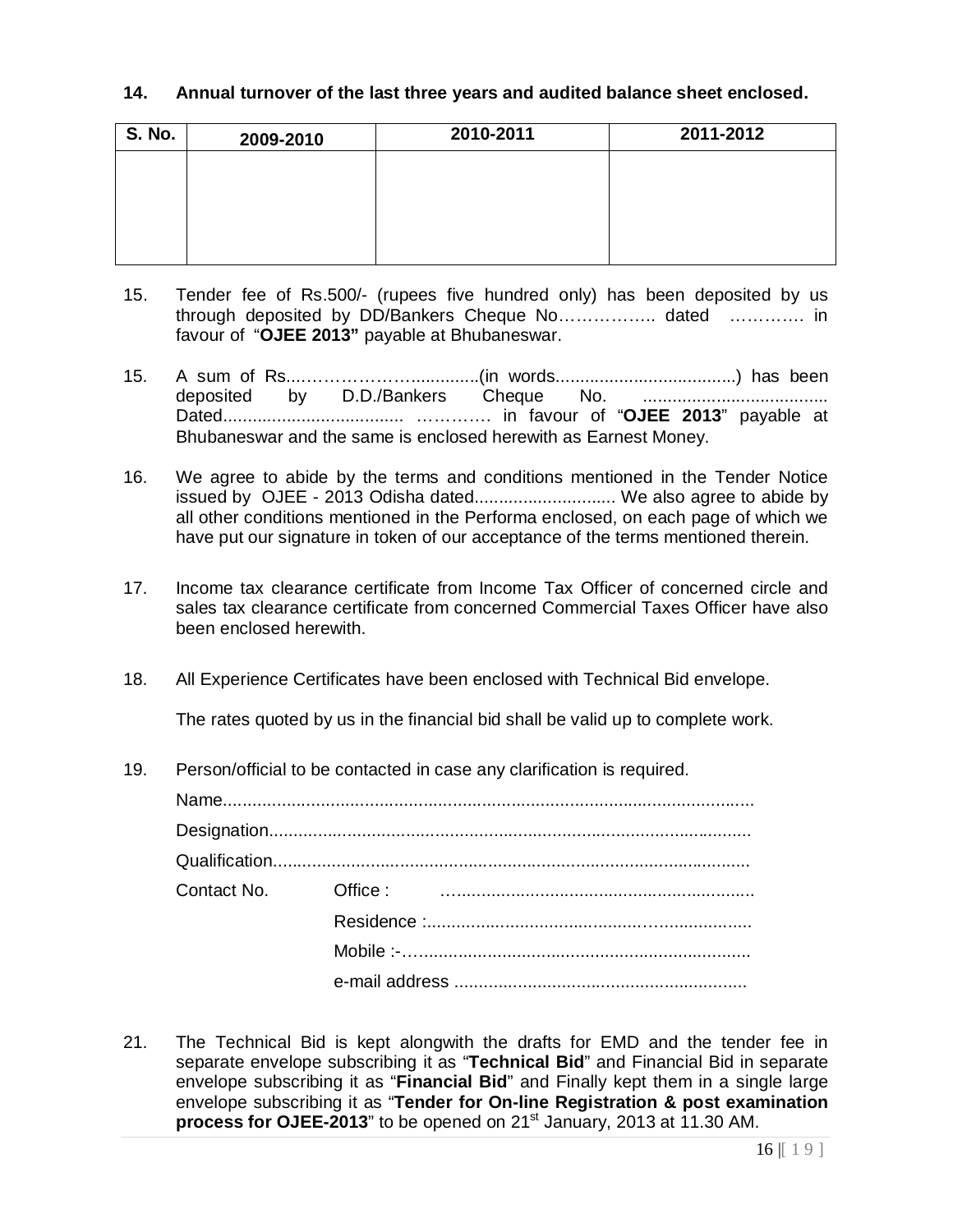22. Envelope of "Technical Bid" shall be opened first. The "Financial Bid" envelope of the firm concern/company found technically fit & sound for doing the job mentioned in this tender shall only be considered for opening. All the envelopes should be individually sealed.

## 23. **Please enclose demand drafts for EMD and tender fee with this Technical Bid.**

NB: If space found short separate sheet be enclosed.

## **DECLARATION**

- 1. We here by declare that we have quoted rates in financial bid after careful study of terms and conditions of tender documents. We will also accept the decision of OJEE – 2013, Odisha in this regard.
- 2. We here by also declare that our firm/company/concern is registered for the above work. We are in the business of above work, which can be verified from our office record. We have all technical infrastructure and technical staff etc. for smooth and effective execution of above work. We have not been black listed by any Government (Central and State) Board/University/Public undertakings/Banks/ R.B.I. etc.

*SIGNATURE OF TENDERER* **WITH SEAL & DATE**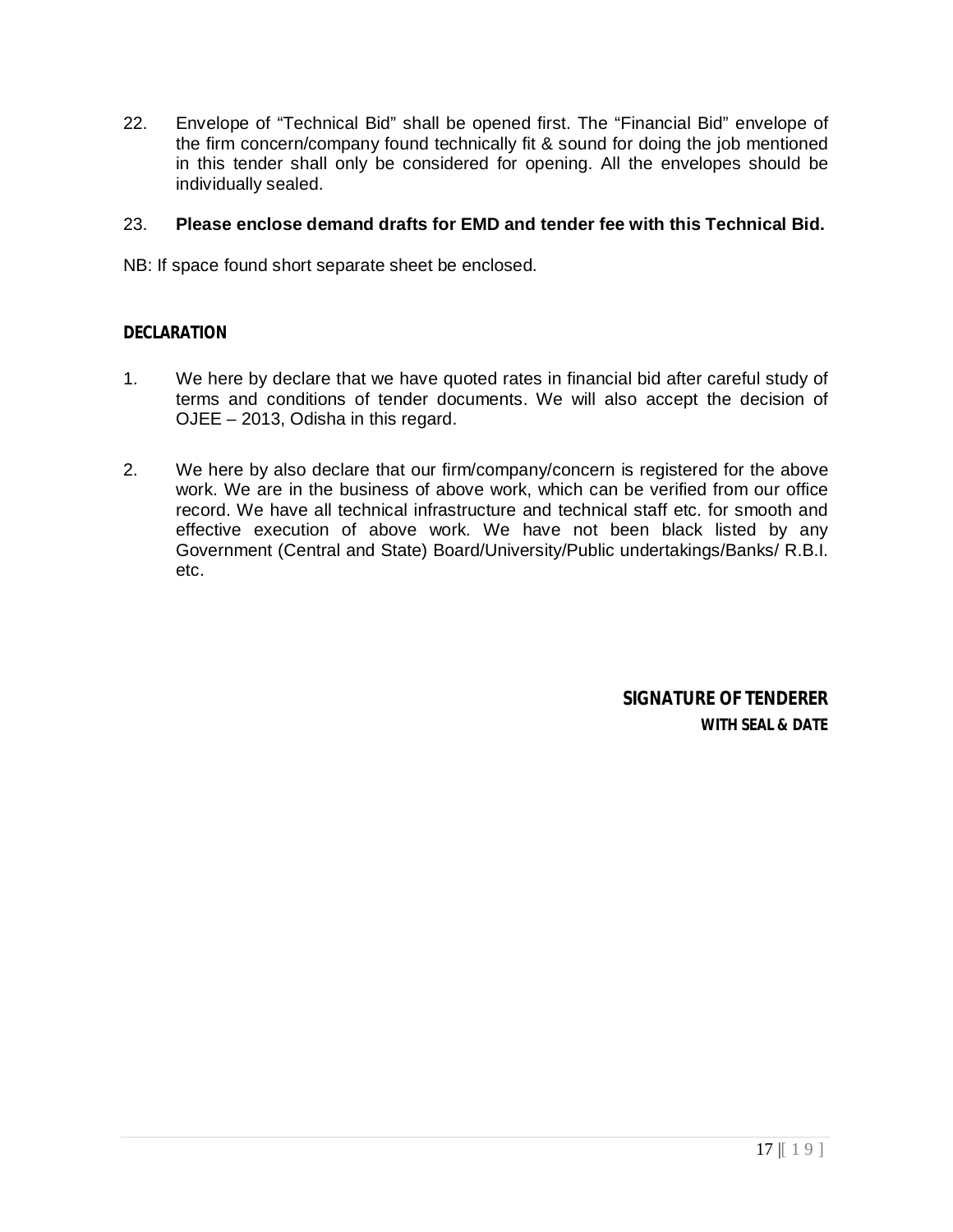**ANNEXURE-3**

# **ODISHA JOINT ENTRANCE EXAMINATION – 2013**

*JEE Cell, Gandamunda, Khandagiri, Bhubaneswar, 751030*

Technical Compliance & Quotation Form

Subject – Tenders for conduct **Online Registration**, **Collection of Application fee through payment gateway/Bank Challan, Processing of Applicant Data, Preparation of Admit Card and Uploading of Admit Card in the official website of OJEE-2013, Supply of answer OMR sheets (60, 120), Scanning and processing of answer OMR, Result preparation, Uploading the results and rank cards etc.**

1. Name of the Firm

M/s

2. Rates are to be quoted keeping in view to conduct **Online Registration**, **Collection of Application fee through payment gateway/Bank Challan, Processing of Applicant Data, Preparation of Admit Card and Uploading of Admit Card in the official website of OJEE-2013, Supply of answer OMR sheets (60, 120), Scanning and processing of answer OMR, Result preparation, Uploading the results and rank cards.**

(*Please note carefully that Rates quoted should not be changed or modified by way of cutting or overwriting or by using white fluid*) :-

- **A.** The Firm/Concern/Company must upload/work official website of OJEE-2013. Taxes if any shall be borne by the firm. The work shall be inspected by the authorised representatives of the OJEE - 2013 before execution in the website if necessary.
- **B. Please do not enclose drafts for EMD and tender fee with this Financial Bid envelope.**